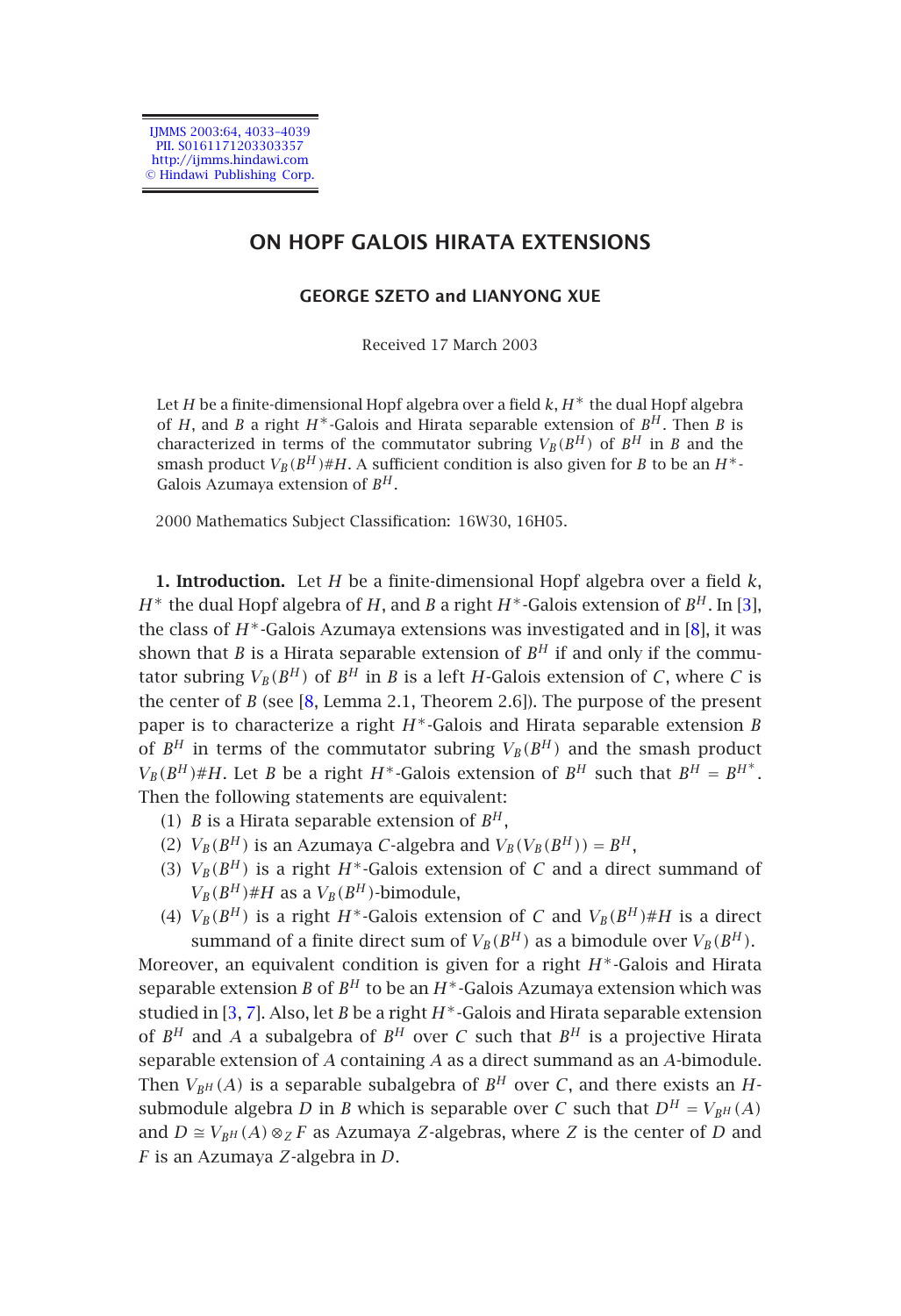4034 G. SZETO AND L. XUE

**2. Basic definitions and notations.** Throughout, *H* denotes a finite-dimensional Hopf algebra over a field *k* with comultiplication ∆ and counit *ε*, *H*<sup>∗</sup> the dual Hopf algebra of *H*, *B* a left *H*-module algebra, *C* the center of *B*,  $B^H = \{b \in$ *B* |  $h$ *b* =  $\varepsilon$ (*h*)*b* for all  $h \in H$ } which is called the *H*-invariants of *B*, and *B*#*H* the smash product of *B* with *H*, where  $B#H = B \otimes_k H$  such that for all  $b#h$  and *b*<sup>'</sup>#*h*<sup>'</sup> in *B*#*H*,  $(b#h)(b'#h') = \sum b(h_1b')#h_2h'$ , where  $\Delta(h) = \sum h_1 \otimes h_2$ . The ring *B* is called a right *H*∗-Galois extension of *B<sup>H</sup>* if *B* is a right *H*∗-comodule algebra with structure map  $\rho$ :  $B \to B \otimes_k H^*$  such that  $\beta$ :  $B \otimes_{RH} B \to B \otimes_k H^*$  is a bijection, where  $\beta(a \otimes b) = (a \otimes 1)\rho(b)$ .

For a subring *A* of *B* with the same identity 1, we denote the commutator subring of *A* in *B* by  $V_B(A)$ . We call *B* a separable extension of *A* if there exist  $\{a_i, b_i \text{ in } B, i = 1, 2, \ldots, m$ , for some integer  $m\}$  such that  $\sum a_i b_i = 1$  and  $\sum ba_i ⊗ b_i = \sum a_i ⊗ b_i b$  for all *b* in *B*, where ⊗ is over *A*. An Azumaya algebra is a separable extension of its center. A ring *B* is called a Hirata separable extension of *A* if  $B \otimes_A B$  is isomorphic to a direct summand of a finite direct sum of *B* as a *B*-bimodule. A right *H*∗-Galois extension *B* is called an *H*∗-Galois Azumaya extension if *B* is separable over  $B^H$  which is an Azumaya algebra over  $C^H$ . A right *H*∗-Galois extension *B* of *B<sup>H</sup>* is called an *H*∗-Galois Hirata extension if *B* is also a Hirata separable extension of  $B<sup>H</sup>$ . Throughout, an  $H^*$ -Galois extension means a right *H*∗-Galois extension unless it is stated otherwise.

<span id="page-1-1"></span>**3. The** *H*∗**-G[alo](#page-5-0)is Hirata extensions.** In this section, we will characterize an  $H^*$ -Galois Hirata extension *B* of  $B^H$  in terms of the commutator subring  $V_B(B^H)$  of  $B^H$  in *B* and the smash product  $V_B(B^H) \# H$ . A relationship between an *H*∗-Galois Hirata extension and an *H*∗-Galois Azumaya extension is also given. We begin with some properties of an *H*∗-Galois Hirata extension *B* of  $B^H$ . Throughout, we assume  $B^H = B^{H^*}$ .

<span id="page-1-0"></span>**LEMMA** 3.1. If  $A_1$  and  $A_2$  are H<sup>\*</sup>-Galois extensions such that  $A_1^H = A_2^H$  and  $A_1 \subset A_2$ , then  $A_1 = A_2$ .

**PROOF.** By [3, Theorem 5.1], there exist  $\{x_i, y_i \in A_1 \mid i = 1, 2, ..., n\}$  for some integer *n* such that, for all  $h \in H$ ,  $\sum x_i(hy_i) = T(h)1_{A_1}$  $\sum x_i(hy_i) = T(h)1_{A_1}$  $\sum x_i(hy_i) = T(h)1_{A_1}$ , where  $T \in \int_{H^*}^r$ , the set of right integrals in  $H^*$ . Let  $t \in \int_H^l$ , the set of left integrals in *H*, such that *T*(*t*) = 1, then { $x_i, f_i = t(y_i)$  | *i* = 1, 2, ..., *n*} is a dual basis of the finitely generated and projective right module  $A_1$  over  $A_1^H$ . Since  $A_1 \subset A_2$  such that  $A_1^H = A_2^H$ ,  $\{x_i, f_i \mid i = 1, 2, ..., n\}$  is also a dual basis of the finitely generated and projective right module  $A_2$  over  $A_1^H$ . This implies that  $A_1 = A_2$ .  $\Box$ 

**LEMMA** 3.2. If *B* is an  $H^*$ -Galois Hirata extension of  $B^H$ , then  $B^H$  is a direct *summand of B as a B<sup>H</sup> -bimodule.*

**Proof.** We use the argument as given in [2]. Since *B* is an *H*∗-Galois and a Hirata separable extension of  $B^H$ ,  $V_B(B^H)$  is a left *H*-Galois extension of *C* (see [8, Lemma 2.1, Theorem 2.6]). Hence,  $V_B(B^H)$  is a finitely generated and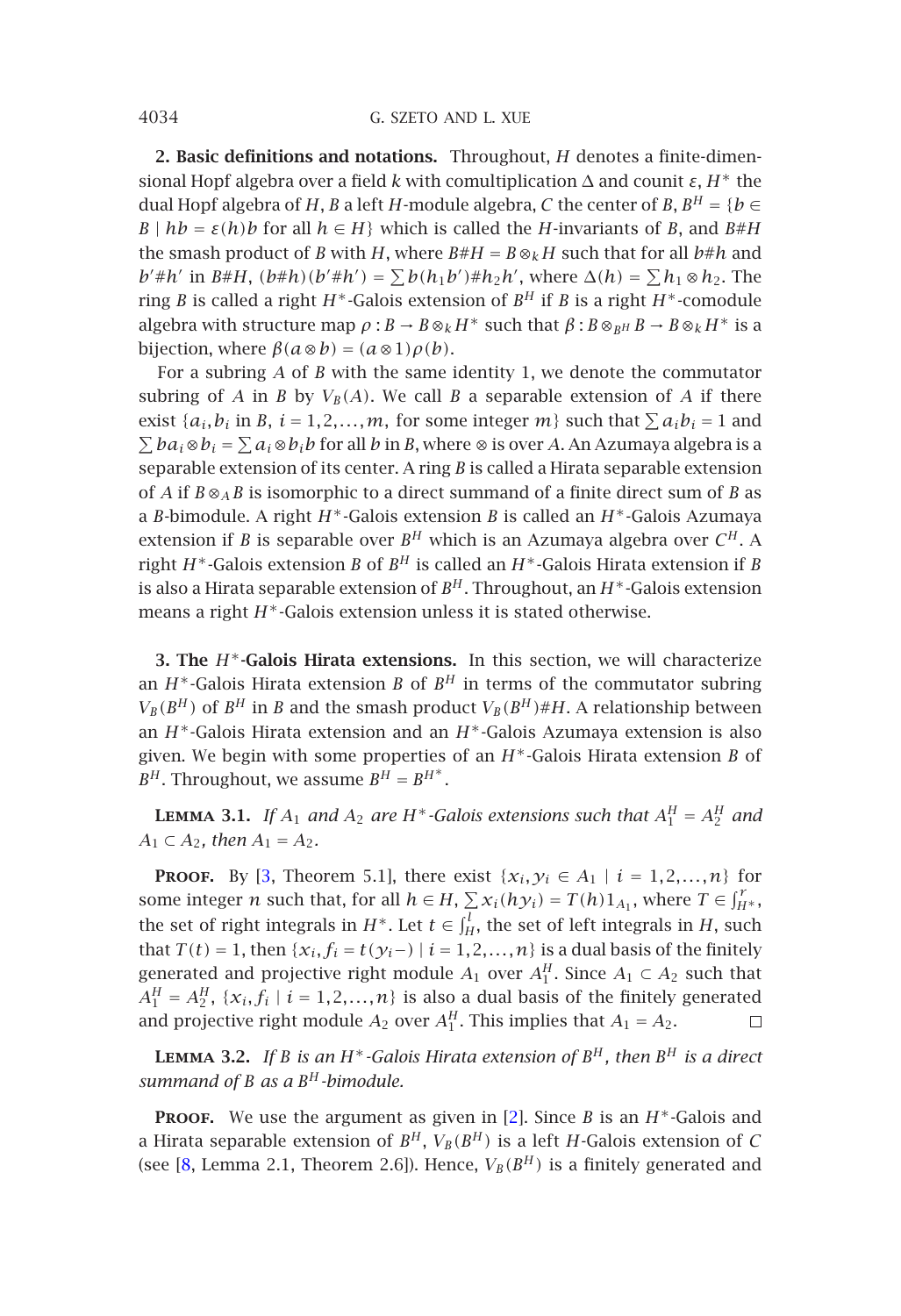#### ON HOPF GALOIS HIRATA EXTENSIONS 4035

<span id="page-2-1"></span><span id="page-2-0"></span>projective module [over](#page-1-0) *C* (see [3, Theorem 2.2]). Let  $\Omega = \text{Hom}_{\mathcal{C}}(V_B(B^H), V_B(B^H))$ . Since *C* is commutative,  $V_B(B^H)$  is a progenerator of *C*. Thus, *B* is a right  $\Omega$ -module such that  $B \cong V_B(B^H) \otimes_C \text{Hom}_{\Omega}(V_B(B^H), B) \cong V_B(B^H) \otimes_C B^{H^*}$  as *C*algebras, where  $f(1) \in B^{H^*}$  for each  $f \in \text{Hom}_{\Omega}(V_B(B^H), B)$  by the proof of [2, Lemma 2.8]. But  $V_B(V_B(B^H)) = B^H$  (see [2, Lemma 2.5]), so  $B \cong V_B(B^H) \otimes_C B^H$ . This implies that  $V_B(B^H)$  is an  $H^*$ -Galois extension of *C* (see [2, Lemma 2.8]); and so *C* is a [direct summa](#page-2-0)nd of  $V_B(B^H)$  as a *C*-bimodule (see [2, Corollaries 1.9 and 1.10]). Therefore,  $B^H$  is a direct summand of *B* as a  $B^H$ -bimodule.  $\Box$ 

By the proof of Lemma 3.2,  $V_B(B^H)$  is an  $H^*$ -Galois extension of *C*.

<span id="page-2-2"></span>**COROLLARY** 3.3. If *B* is an *H*<sup>\*</sup>-Galois Hirata extension of  $B<sup>H</sup>$ , then  $V_B(B<sup>H</sup>)$  is *an H*∗*-Galois extension of C.*

**COROLLARY** 3.4. If *B* is an *H*<sup>\*</sup>-Galois Hirata extension of  $B^H$ , then  $B = B^H$ .  $V_B(B^H)$  *and the centers of B, B<sup>H</sup>, and*  $V_B(B^H)$  *are the same C.* 

**PROOF.** By Corollary 3.3,  $V_B(B^H)$  is an  $H^*$ -Galois extension of *C*, so  $B^H$ .  $V_B(B^H)$  is also an *H*<sup>\*</sup>-Galois extension of  $B^H$  (=  $(B^H \cdot V_B(B^H))^H$ ) with the same Galois system as  $V_B(B^H)$  (see [3, Theorem 5.1]). Noting that  $B^H \cdot V_B(B^H) \subset B$ , we conclude that  $B = B^H \cdot V_B(B^H)$  by Lemma 3.1. Moreover,  $V_B(V_B(B^H)) = B^H$ (see [8, Lemma 2.5]), so the centers of  $B^H$ ,  $V_B(B^H)$ , and *B* are the same *C*.  $\Box$ 

**Theorem 3.5.** *Let B be an H*∗*-Galois extension of B<sup>H</sup> . The following statements are [equivalent:](#page-1-0)*

- (1) *B* is a Hirata separable extension of  $B^H$ ,
- (2)  $V_B(B^H)$  *is an H<sup>\*</sup>-Galois extension of C [and a dire](#page-2-1)ct summand of*  $V_B(B^H)$  #*H as a*  $V_B(B^H)$ *-bimodule,*
- (3)  $V_B(B^H)$  *is an Azumaya C-algebra and*  $V_B(V_B(B^H)) = B^H$ *,*
- (4)  $V_B(B^H)$  *is an H<sup>\*</sup>-Galois extension of C and*  $V_B(B^H) \# H$  *is a direct summand of a finite direct sum of*  $V_B(B^H)$  *as a bimodule over*  $V_B(B^H)$ *.*

**PROOF.** (1)⇒(3). Since *B* is an *H*<sup>∗</sup>-Galois and a Hirata separable extension of  $B^H$ , by Lemma 3.2,  $B^H$  is a direct summand of *B* as a  $B^H$ -bimodule. Thus,  $V_B(V_B(B^H)) = B^H$  and  $V_B(B^H)$  is a separable *C*-algebra (see [4, Propositions 1.3 and 1.4]). But the center of  $V_B(B^H)$  is *C* by Corollary 3.4, so  $V_B(B^H)$  is an Azumaya *C*-algebra.

(3)⇒(1). Since  $V_B(B^H)$  $V_B(B^H)$  $V_B(B^H)$  is an Azumaya *C*-algebra and *B* is a bimodule over  $V_B(B^H)$ ,  $B \cong V_B(B^H) \otimes_C V_B(V_B(B^H)) = V_B(B^H) \otimes_C B^H$  as a bimodule over  $V_B(B^H)$ (see [1, Corollary 3.6, page 54]). Noting that  $B \cong V_B(B^H) \otimes_C B^H$  is also an isomorphism as *C*-algebras and that  $V_B(B^H)$  is an Azumaya *C*-algebra, we conclude that  $V_B(B^H) \otimes_C B^H$  is a Hirata separable extension of  $B^H$ ; and so *B* is a Hirata separable extension of *B<sup>H</sup>* .

 $(3) \Rightarrow (2)$ . By the proof of  $(3) \Rightarrow (1)$ ,  $B \cong V_B(B^H) \otimes_C B^H$  such that  $V_B(B^H)$  is a finitely generated and projective module over *C*, so  $V_B(B^H)$  is an  $H^*$ -Galois extension of *C* (see [2, Lemma 2.8]). Moreover, since  $V_B(B^H)$  is an Azumaya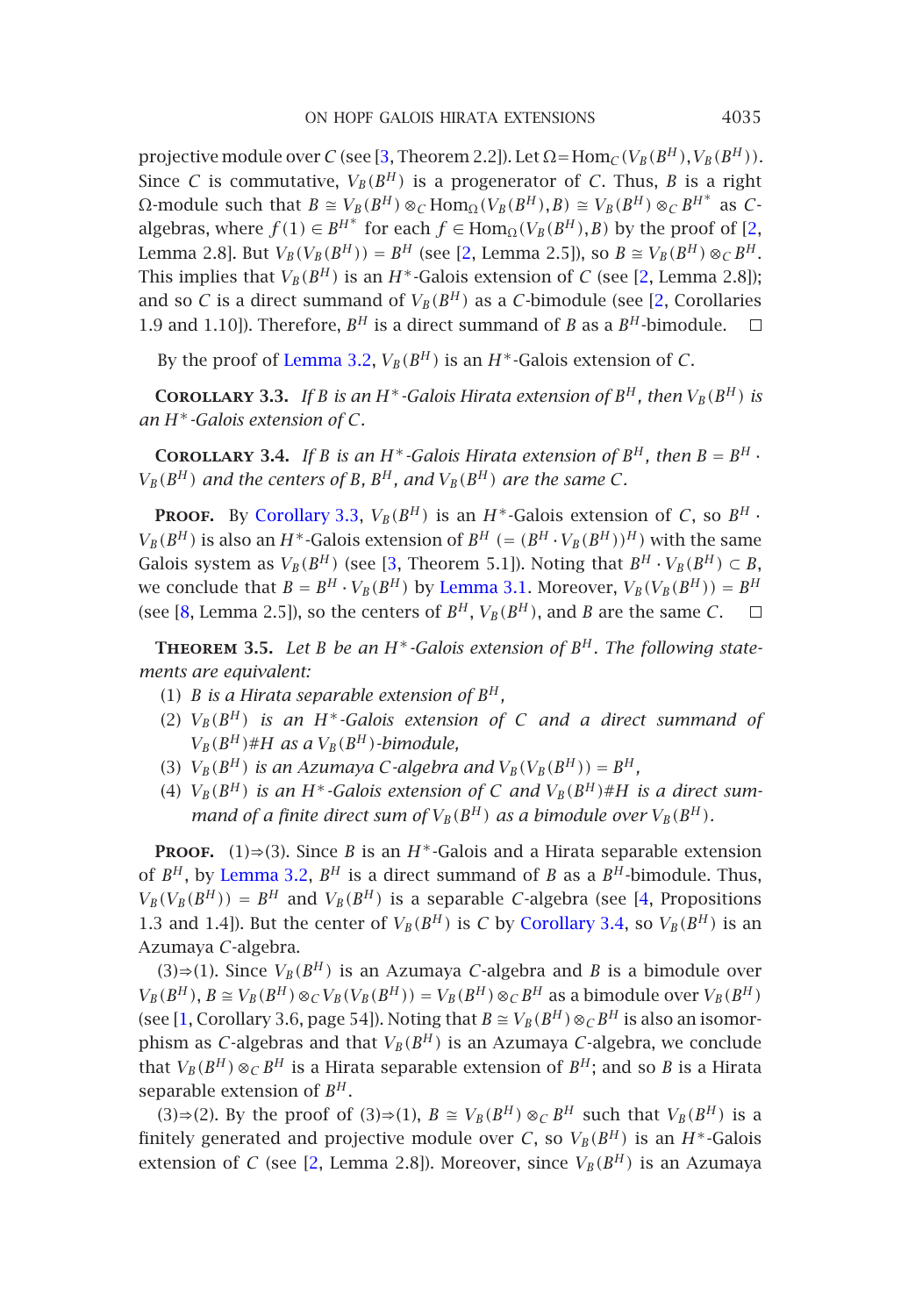4036 G. SZETO AND L. XUE

*C*-algebra,  $V_B(B^H)$  $V_B(B^H)$  $V_B(B^H)$  is a direct summand of  $V_B(B^H) \otimes_C (V_B(B^H))^{\circ}$  as a  $V_B(B^H)$ bimodule, where  $(V_B(B^H))^{\circ}$  is the opposite algebra of  $V_B(B^H)$ . But  $V_B(B^H) \otimes_C$  $(V_B(B^H))$ ◦  $\cong$   $\text{Hom}_C(V_B(B^H), V_B(B^H))$   $\cong$   $V_B(B^H)$ #*H* (see [3, Theorem 2.2]), so  $V_B(B^H)$  is a direct summand of  $V_B(B^H) \# H$  as a  $V_B(B^H)$ -bimodule.

(2)⇒(3). Since  $V_B(B^H)$  is an *H*<sup>∗</sup>-Galois extension of *C*,  $B^H \cdot V_B(B^H)$  is an *H*<sup>∗</sup>-Galois extension of  $(B^H \cdot V_B(B^H))^H$ . But  $(B^H \cdot V_B(B^H))^H = B^H$ , so  $B^H \cdot V_B(B^H)$ and *[B](#page-5-0)* are *H*<sup>\*</sup>-Galois extensions of *B*<sup>*H*</sup> such that  $B^H \cdot V_B(B^H) \subset B$ . Hence,  $B^H \cdot$  $V_B(B^H) = B$  by Lemma 3.1. Thus, the centers of *B* and  $V_B(B^H)$  are the same *C*. Moreover,  $V_B(B^H)$  is a direct su[mm](#page-5-2)and of  $V_B(B^H)$ #H as a  $V_B(B^H)$ -bimodule by hypothesis, so it is a separable *C*-algebra (see [3, Theorem 2.3]). Thus,  $V_B(B^H)$  is an Azumaya *C*-algebra. But then  $B \cong V_B(B^H) \otimes_C V_B(V_B(B^H))$ . On the other hand, by hypothesis,  $V_B(B^H)$  is an  $H^*$ -Galois extension of *C*, so  $B \cong V_B(B^H) \otimes_C B^H$  (see [2, Lemma 2.8]). Therefore,  $V_B(V_B(B^H)) = B^H$ .

(3)⇔[\(4\).](#page-2-2) [Since](#page-2-2)  $V_B(B^H)$  is an *H*<sup>∗</sup>-Galois extension of *C*, it is a finitely generated and projective module over *C* and  $\text{Hom}_{\mathcal{C}}(V_B(B^H), V_B(B^H)) \cong V_B(B^H) \# H$ (see [3, Th[eo](#page-5-0)[rem](#page-6-1) 2.2]). But then  $V_B(B^H)$  is a Hirata separable extension of *C* if and only if  $V_B(B^H) \# H$  is a direct summand of a finite direct sum of  $V_B(B^H)$ as a bimodule over  $V_B(B^H)$  (see [5, Corollary 3]). Thus,  $V_B(B^H)$  is an Azumaya *C*-algebra if and only if  $V_B(B^H)$  is an  $H^*$ -Galois extension of *C* and  $V_B(B^H) \# H$ is a direct summand of a finite direct sum of  $V_B(B^H)$  as a bimodule over  $V_B(B^H)$ .  $\Box$ 

By Theorem 3.5, we can obtain a r[ela](#page-6-0)tionship between the class of *H*∗-Galois Hirata extensions and the class of *H*∗-Galois Azumaya extensions which were studied in [3, [7](#page-5-0)].

**COROLLARY** 3.6. Let *B be an*  $H^*$ *-Galois Azumaya extensi[on](#page-5-0) of*  $B^H$ *. Then B is an*  $H^*$ -Galois Hirata extension of  $B^H$  if and only if  $C = C^H$ .

**PROOF.** (⇒) Since *B* is an *H*<sup>\*</sup>-Galois Hirata extension of *B*<sup>*H*</sup>,  $V_B(B^H)$  is an Azumaya algebra over *C* and a left *H*-Galois extension of *C* (see [8, Theorem 2.6]). Hence,  $V_B(V_B(B^H)) = B^H$  (see [8, Lemma 2.5]). Thus,  $C \subset B^H$ ; and so  $C =$  $C^H$ .

(∈) Since *B* is an *H*<sup>∗</sup>-Galois Azumaya extension of *B<sup>H</sup>*,  $V_B(B^H)$  is separable over *C<sup>H</sup>* (see [3, Lemma 4.1]). Since *B* is an *H*∗-Galois Azumaya extension of *B<sup>H</sup>* again,  $V_B(B^H)$  is an  $H^*$ -Galois extension of  $(V_B(B^H))^H$  (see [3, Lemma 4.1]), so both  $B^H \cdot V_B(B^H)$  and *B* are  $H^*$ -Galois extensions of  $B^H$  such that  $B^H \cdot V_B(B^H) \subset$ *B*. Hence,  $B^H \cdot V_B(B^H) = B$  by Lemma 3.1. This implies that the center of  $V_B(B^H)$ is *C*. But by hypothesis,  $C = C^H$ , so  $V_B(B^H)$  is an Azumaya *C*-algebra. Hence,  $V_B(B^H)$  is a Hirata separable extension of *C*. But  $B = B^H \cdot V_B(B^H) \cong B^H \otimes_C$  $V_B(B^H)$  as Azumaya *C*-algebras, so *B* is a Hirata separable extension of  $B^H$ . Thus, *B* is an  $H^*$ -Galois Hirata extension of  $B^H$ .  $\Box$ 

**COROLLARY** 3.7. Let *B be an*  $H^*$ *-Galois Hirata extension of*  $B^H$ *. Then B is an H*∗*-Galois Azumaya extension of B<sup>H</sup> if and only if B is an Azumaya C<sup>H</sup> -algebra.*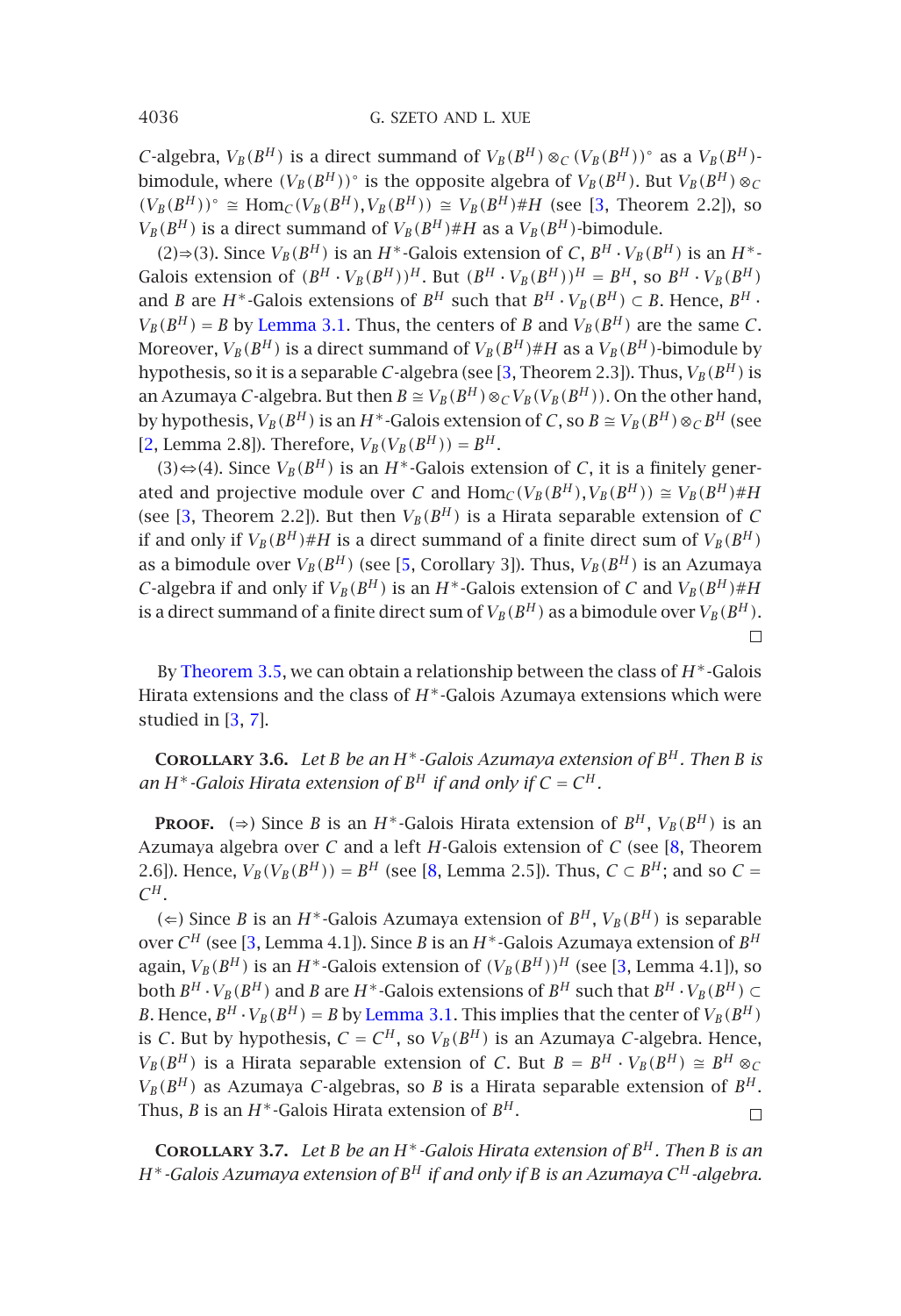### ON HOPF GALOIS HIRATA EXTENSIONS 4037

**PROOF.** (⇒) Since *B* [is](#page-2-2) [an](#page-2-2) *H*<sup>\*</sup>-Galois Azumaya extension of *B*<sup>*H*</sup>, *B*<sup>*H*</sup> is an Azumaya  $C^H$ -algebra and *B* is separable over  $B^H$  (see [3, [T](#page-6-0)heorem 3.4]). Hence, *B* is separable over  $C^H$  by the transitivity of separable extensions. But *B* is an *H*∗-Galois Azumaya extension of *B<sup>H</sup>* [a](#page-5-3)nd an *H*∗-Galois Hirata extension of *B<sup>H</sup>* by hypothesis, so  $C = C^H$  by Corollary 3.6. This implies that *B* is an Azumaya *C<sup>H</sup>* -algebra.

(∈) By hypothesis, *B* is an Azumaya  $C^H$ -algebra. Hence,  $C = C^H$ . But *B* is an  $H^*$ [-Galois](#page-2-2) Hirata extension of  $B^H$ , so  $V_B(B^H)$  is an Azumaya subalgebra of *B* over *C* by Theorem 3.5(3). Since *B* is an *H*∗-Galois Hirata extension of  $B<sup>H</sup>$  again, *B* is a Hirata separable extension of  $B<sup>H</sup>$  and a finitely generated and projective module over  $B^H$ . Thus,  $V_B(V_B(B^H)) = B^H$  (see [8, Lemma 2.5]); and so  $B^H$  (=  $V_B(V_B(B^H))$ ) is an Azumaya subalgebra of *B* over  $C^H$  by the commutator theorem for Azumaya algebras (see [1, Theorem 4.3, page 57]). This proves that *B* is an *H*∗-Galois Azumaya extension of *B<sup>H</sup>* .  $\Box$ 

<span id="page-4-1"></span>**4. Invariant subalgebras.** For an *H*∗-Galois Hirata extension *B* as given in Theorem 3.5, let *A* be a subalgebra of  $B^H$  over *C* such that  $B^H$  is a projective Hirata separable extension of *A* and contains *A* as a direct summand as an *A*bimodule. In this section, we show that  $V_{BH}(A)$  is the *H*-invariant subalgebra of a separable subalgebra *D* in *B* over *C*, that is,  $D^H = V_{BH}(A)$ . We denote by  $\mathcal{F}$  the set  $\{A \mid A$  is a subalgebra of  $B^H$  over C such that  $B^H$  is a projective Hirata separable extension of *A* and contains *A* as a direct summand as an *A*-bimodule}.

**LEMMA 4.1.** *Let B be an H*<sup>\*</sup>*-G[alois](#page-1-0) [Hirata](#page-1-0) extension of*  $B<sup>H</sup>$ *. For any*  $A \in \mathcal{G}$ *,*  $V_B(A)$  $V_B(A)$  $V_B(A)$  *is an H*-submodule algebra of *B and separable over C*, *and*  $(V_B(A))^H$  = *VBH (A) which [is a separable](#page-2-1) C-al[ge](#page-5-4)bra.*

**PROOF.** Since  $A \in \mathcal{G}$ ,  $B^H$  is a projective Hirata separable extension of *A* and contains *A* as a direct summand as an *A*-bimodule. But *B* is an *H*∗-Galois Hirata extension of  $B^H$ , so *B* is a projective Hirata separable extension of  $B^H$ . Hence, by the transitivity property of projective Hirata separable extensions, *B* is a projective Hirata separable extension of *A*. Also  $B<sup>H</sup>$  is a direct summand of *B* as a  $B^H$ -bimodule by Lemma 3.2, so *A* is a direct summand of *B* as an *A*-bimodule. Thus,  $V_B(A)$  is a separable algebra over C (see [6, Theorem 1]). Moreover, it is clear that  $(V_B(A))^H = V_{BH}(A)$ , so  $V_{BH}(A)$  is a separable *C*-algebra (see *Corollary* 3.4 and [6. Theorem 1]) *C*-algebra (see Corollary 3.4 and [6, Theorem 1]).

<span id="page-4-0"></span>Next we want to show which separable subalgebra of  $B<sup>H</sup>$  over *C* is an *H*invariant subring of an *H*-submodule algebra in *B*. Let  $\mathcal{T} = \{E \subset B \mid E \text{ is a }$ separable *C*-subalgebra of  $B<sup>H</sup>$  and satisfies the double centralizer property in *B*<sup>*H*</sup> such that  $V_{B^H}(E) \in \mathcal{G}$ . Next we show that for any  $E \in \mathcal{T}$ , *E* is the *H*-invariant subring of an *H*-submodule algebra *D* in *B* which is separable over *C*.

**THEOREM 4.2.** Let *E* be in  $\mathcal{T}$ . Then there exists an *H*-submodule algebra *D in B which is separable over C such that*  $D^H = E$ *.*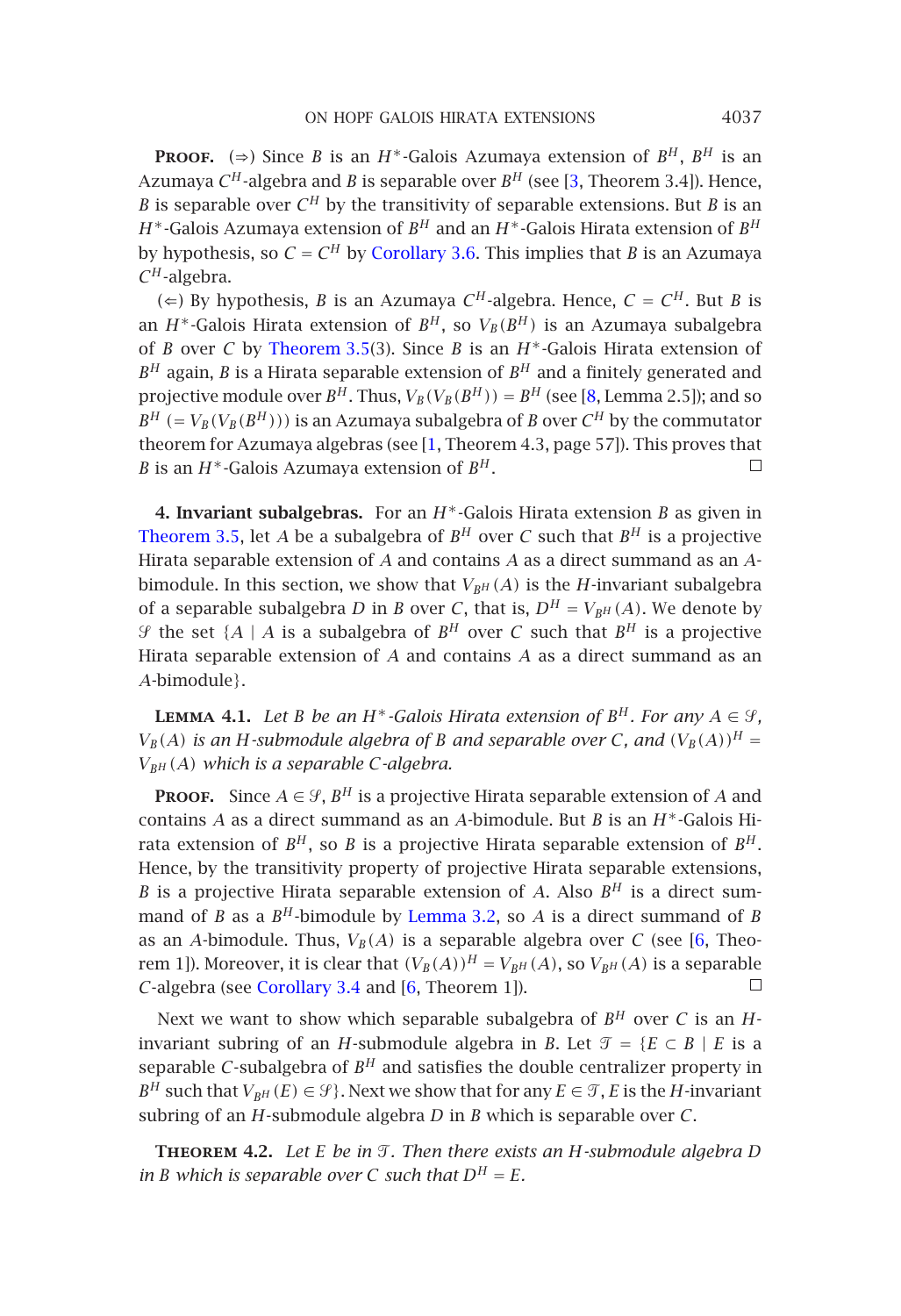#### 4038 G. SZETO AND L. XUE

**PROOF.** Since *E* is in  $\mathcal{T}$ ,  $V_{B^H}(E)$  is in  $\mathcal{G}$  such that  $V_{B^H}(V_{B^H}(E)) = E$ . Now by Lemma 4.1,  $V_B(V_{BH}(E))$  is an *H*-submodule algebra of *B* [and separabl](#page-4-0)e over *C* such that  $(V_B(V_{BH}(E)))^H = V_{BH}(V_{BH}(E))$ . But  $V_{BH}(V_{BH}(E)) = E$ , so

$$
\left(V_B(V_{B^H}(E))\right)^H = E.\tag{4.1}
$$

 $\Box$ 

Let  $D = V_B(V_{BH}(E))$ . Then *D* satisfies the theorem.

By Theorem 4.2, we obtain an expression for the separable *H*-submodule algebra  $D$  for a given  $E$  in  $\mathcal{T}$ .

**Corollary 4.3.** *By keeping the notations as given in Theorem 4.2, let Z be the center of E. Then*  $D \cong E \otimes_Z V_D(E)$  *as Azumaya Z-algebras.* 

**PROOF.** Since *E* satisfies the double centralizer property in  $B^H$ ,  $V_{BH}(V_{BH}(E))$  $E = E$ . Hence, the centers of *E* and  $V_{BH}(E)$  are the same *[Z](#page-5-3)*. Similarly as given in the proof of Lemma 4.1, since  $V_{BH}(E)$  is in  $\mathcal{G}, B (= B^H \cdot V_B(B^H))$  is a projective Hirata separable extension of  $V_{B^H}(E)$  and contains  $V_{B^H}(E)$  as a direct summand as a  $V_{BH}(E)$ -bimodule by the transitivity property of projective Hirata separable extensions and the direct sum[mand](#page-4-1) [condi](#page-4-1)tions. Thus,  $V_{BH}(E)$  satisfies the double centralizer property in *B*, that is,  $V_B(V_B(V_{B^H}(E))) = V_{B^H}(E)$ . This impli[e](#page-5-0)[s](#page-5-0) that the centers of  $V_{B^H}(E)$  and  $V_B(V_{B^H}(E))$  are the same. Therefore, *D* and *E* have the same center *Z*. Noting that *D* and *E* are separable *C*-algebras by Theorem 4.2, we conclude that  $E (= D<sup>H</sup>)$  is an Azumaya subalgebra of *D* over *Z*; and so  $D \cong E \otimes_Z V_D(E)$  as Azumaya *Z*-algebras (see [1, Theorem 4.3, page 57]).

<span id="page-5-3"></span><span id="page-5-1"></span>**REMARK 4.4.** When *B* is an  $H^*$ -Galois Azumaya extension of  $B^H$ , the correspondence  $A \rightarrow V_B(A)$  as given in Lemma 4.1 recovers the one-to-one correspondence between the set of separable subalgebras of  $B<sup>H</sup>$  and the set of *H*<sup>\*</sup>-Galois extensions in *B* containing  $V_B(B^H)$  as given in [3].

<span id="page-5-2"></span><span id="page-5-0"></span>**Acknowledgments.** This paper was written under the support of a Caterpillar Fellowship at Bradley University. The authors would like to thank Caterpillar Inc. for the support.

## **References**

- <span id="page-5-4"></span>[1] F. DeMeyer and E. Ingraham, *Separable Algebras over Commutative Rings*, Lecture Notes in Mathematics, vol. 181, Springer-Verlag, New York, 1971.
- [2] H. F. Kreimer and M. Takeuchi, *Hopf algebras and Galois extensions of an algebra*, Indiana Univ. Math. J. **30** (1981), no. 5, 675–692.
- [3] M. Ouyang, *Azumaya extensions and Galois correspondence*, Algebra Colloq. **7** (2000), no. 1, 43–57.
- [4] K. Sugano, *On centralizers in separable extensions*, Osaka J. Math. **7** (1970), 29–40.
- [5] , *Note on separability of endomorphism rings*, J. Fac. Sci. Hokkaido Univ. Ser. I **21** (1970/1971), 196–208.
- [6] , *On centralizers in separable extensions. II*, Osaka J. Math. **8** (1971), 465– 469.